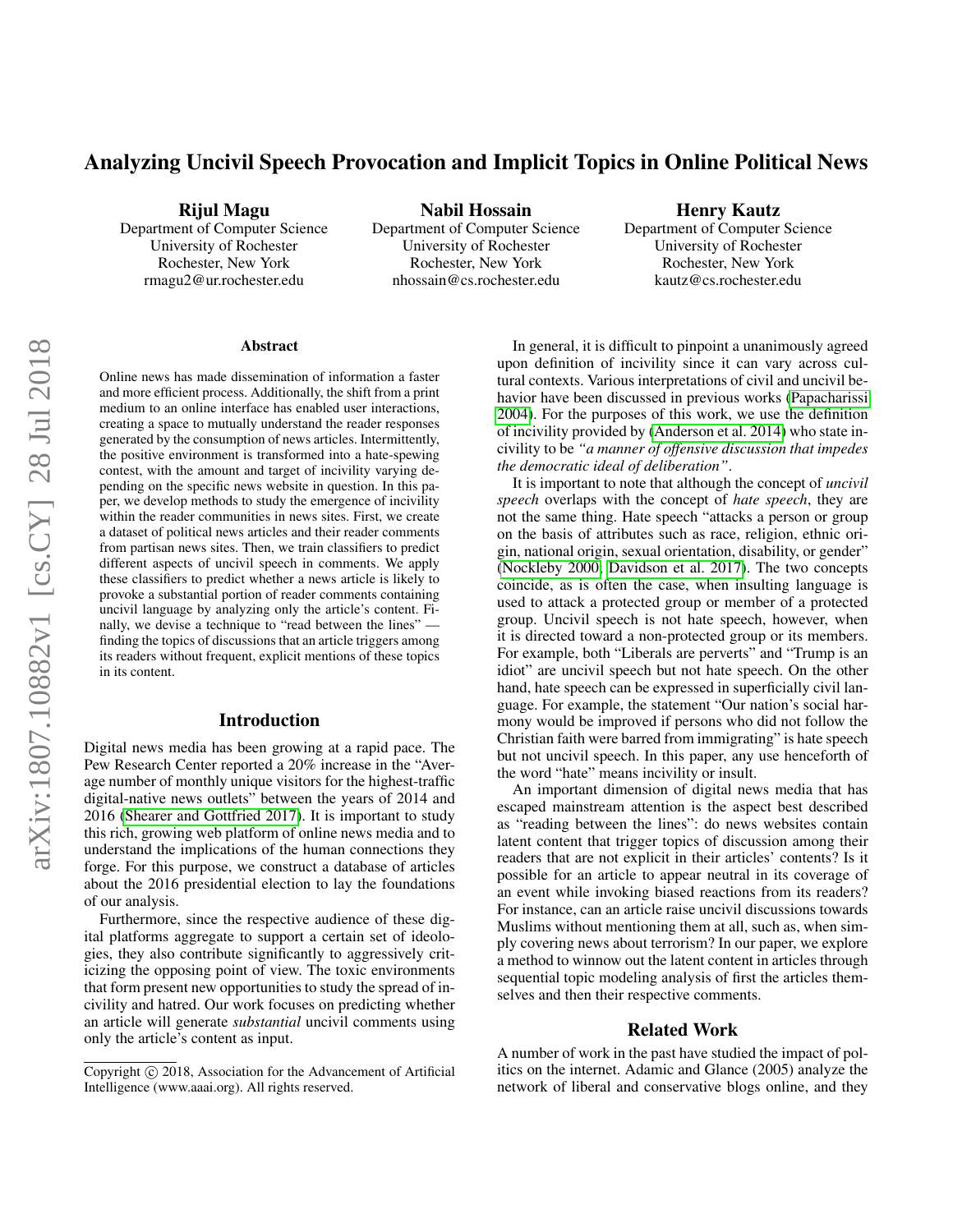find an extreme tendency of blogs to link within their respective communities (liberal to liberal, or conservative to conservative). Others have explored the extent of media bias and how it affects the world [\(Gentzkow and Shapiro 2006;](#page-4-4) [Groseclose and Milyo 2005\)](#page-4-5). Researchers have also directly analyzed the relationship between media bias and voting [\(DellaVigna and Kaplan 2007\)](#page-4-6).

Recently, the problem of hate speech has started gaining widespread attention. This is largely due to deeper internet penetration in the past few years and an exponential rise in the use of social media, facilitating the spread of propaganda. Many approaches have been described, most of which use machine learning to predict hateful content [\(Bur](#page-4-7)[nap and Williams 2015;](#page-4-7) [Davidson et al. 2017\)](#page-4-3). Others have addressed instances of hate speech where the hate is only indirectly implied in order to get past banned word filters using code-words to represent particular racial slurs [\(Magu,](#page-4-8) [Joshi, and Luo 2017\)](#page-4-8).

One of the most relevant work for our context is a collaborative work between Google's Jigsaw and the Wikimedia Foundation [\(Wulczyn, Thain, and Dixon 2017\)](#page-4-9) which classified content on talk pages of Wikipedia along the dimensions of aggression, personal attack and toxicity. We make use of the same Wikipedia dataset, used in their research, to train a classifier that can predict whether an article from our news sources data provokes uncivil language from readers.

### **Datasets**

# News Data

We collected a dataset of articles written on the conservative news website Breitbart and the liberal leaning website Politico for a time period ranging between April 2015 to September 2016, coinciding with the developments towards the 2016 US Presidential Elections. In order to work within the overarching theme of politics, we restricted ourselves to articles containing at least one of the following relevant keywords: *Trump, Clinton, Obama, Hillary, President, Election* and *Immigration*.

We sampled approximately 15,000 articles from both datasets for our analyses. The data contained the articles themselves, along with fields such as date, title, and reader comments.

#### Wikipedia Detox Project Dataset

In order to train a classifier that can detect uncivil language, we make use of the publicly available talk page comment corpus made publicly available as part of the Wikipedia Detox project that contains over 100,000 comments by Wikipedia users on talk pages [\(Wulczyn, Thain,](#page-4-9) [and Dixon 2017\)](#page-4-9). Each comment has been annotated for the following three conditions, each of which can model certain aspects of uncivil conduct:

1. Toxicity: Does the comment have a healthy or a toxic contribution to the discussion? Does it make you want to leave the discussion or to continue a healthy discussion? (Annotators rated on an integer scale of 1 to 5, with 3 being neutral)

|            | Toxicity | Aggression | Personal Attack |
|------------|----------|------------|-----------------|
| <b>AUC</b> | 0.963    | 0.951      | 0.957           |
| Precision  | 0.919    | 0.898      | 0.915           |
| Recall     | 0.590    | 0.548      | 0.552           |
| F1 score   | 0.719    | 0.681      | 0.688           |
| Accuracy   | 95.6%    | 93.4%      | $94.1\%$        |

<span id="page-1-0"></span>Table 1: Performance of Wikipedia Corpus classifiers. AUC is the Area Under the ROC Curve.

- 2. Aggression: Is the comment friendly or aggressive? (Annotators rated on an integer scale of 1 to 5, with 3 being neutral)
- 3. Personal attack: Does the comment contain a personal attack or harassment? (Annotators were allowed to choose multiple check-boxes, each differing from the others on the target and the recipient of the attack)

### Incivility in News Comments

To proceed with our analysis of uncivil language, we require the comments in our news dataset to have labels indicating how uncivil they are. The Wikipedia comments dataset provides us with the relevant data for this task since the labels *toxicity*, *aggression*, and *personal attack* are collectively exhaustive in indicating incivility. We create three Logistic Regression classifiers, and using data from this dataset, we train each classifier to identify one of the three aspects of incivility labeled in the dataset. All predictors obtain strong classification performance, as shown by the area under the ROC curve [\(Bradley 1997\)](#page-4-10) in Table [1.](#page-1-0)

We consider a piece of text to consist of uncivil language if it satisfies *any* of the above three conditions. Therefore, for any comment  $C$ , we define its **incivility score**  $I_C$  as the maximum of the comment's aggression, personal attack, and toxicity scores.

It is important to recognize a limitation of our approach. We expect to obtain a non-trivial number of inaccurate incivility scores for some comments in our dataset. This is because the three classifiers we use were originally trained on a different domain of comments (that of Wikipedia interactions) while our data consists of comments in political news articles. Nevertheless, this is a fast and freely available good alternative to the expensive task of manually annotating the dataset of news comments for uncivil language which we shall explore in future work.

# Articles Provoking Uncivil Speech

By their very nature, news media websites invite fired-up, exaggerated discussions. This is particularly true for the political context where there is a clear divide within people. There are two main reasons why this might happen. First, the ability to have an anonymous online presence removes any social barriers that may otherwise prevent someone from fully expressing their opinion [\(Rieder 2010\)](#page-4-11). This provides a fertile ground for trolling. Second, there remains the risk of the emergence of a vicious cycle of sorts beginning by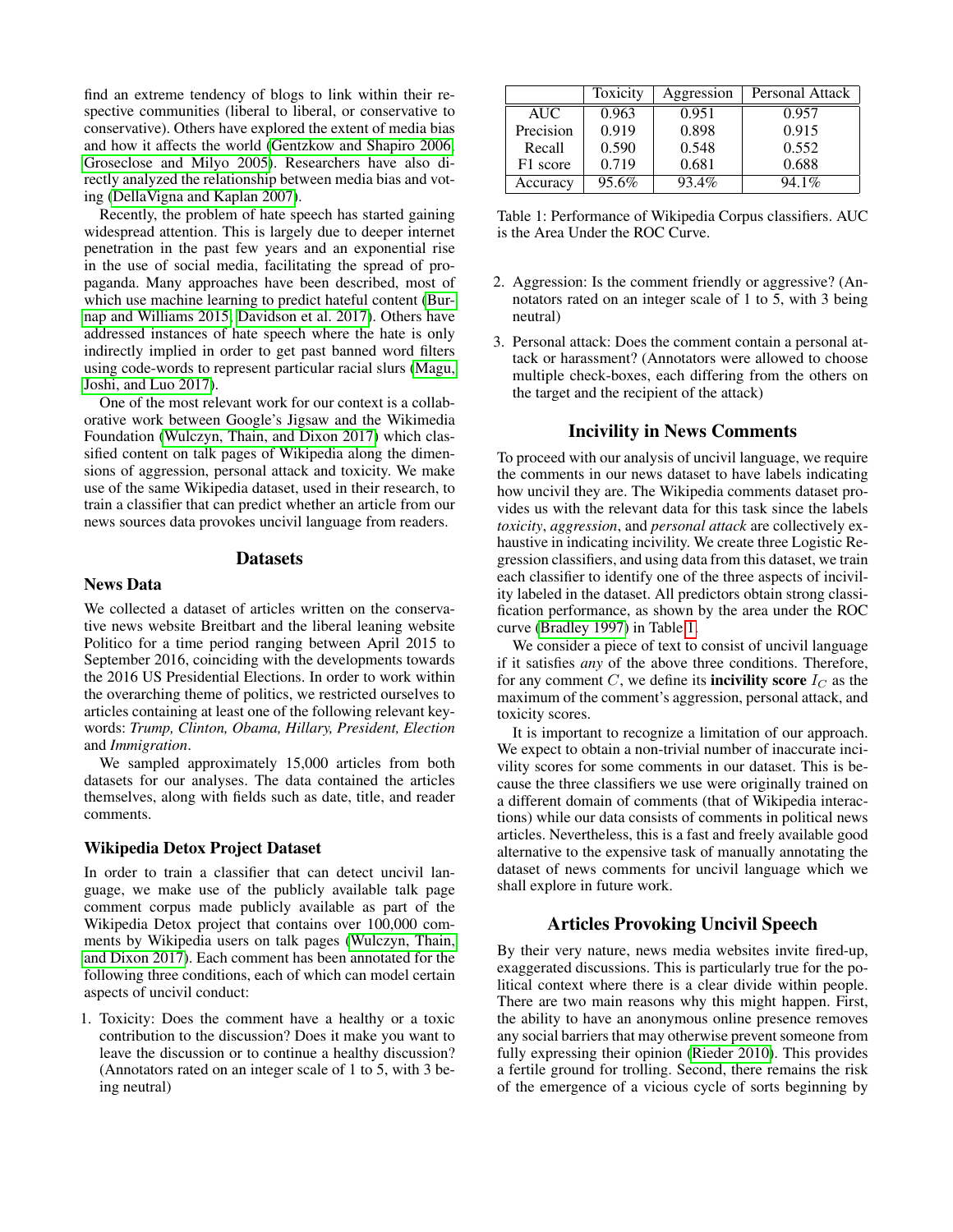websites attracting audiences that mostly agree with the underlying ideology of the media house. This can further lead to the formation of a vocal community of users who would frequently use the platform. To satisfy the user base, these websites would therefore gravitate further towards the extreme of the political spectrum that this vocal community represents. As this cycle develops, the comments on different political articles by these users can become more and more aggressive. Both these factors contribute in allowing for the spread of incivility on news websites.

Our goal is to predict whether a news article will attract an unusual amount of reader comments that contain uncivil language. We now describe our sequence of steps to achieve this objective visualized in Figure [1.](#page-2-0)

We randomly sample a set of news articles from Breitbart and from Politico. Then, for any article A having  $c_1, c_2, \ldots, c_n$  comments, we compute its **incivility weight**  $W_A$  as follows:

$$
W_A = \frac{1}{n} \sum_{i=1}^n I_{c_i}
$$

Then, for source  $S$ , we find the **median incivility weight**  $M<sub>S</sub>$  of all articles sampled from the source. We use this median as a threshold to compute a binary label  $U_A$  which is true for an article if the incivility weight of the article is greater than the median. That is,

$$
U_A = \begin{cases} 1, & \text{if } W_A > M_S \\ 0, & \text{otherwise} \end{cases}
$$

In other words, articles with a incivility weight above the source's median incivility weight are labeled "uncivil speech provoking" articles. We expect any article predicted to be in this class to trigger a substantial amount of uncivil behavior by commenters of the article.

 $M_{Politico}$  and  $M_{Breitbart}$  were found to be 0.089 and 0.081 respectively. It is important to note that the median scores do not necessarily indicate the occurrence of more hate speech in one community in comparison to another. It only informs us about uncivil speech as defined by the classifiers trained on the Wikipedia dataset.

Using median incivility weight as the threshold has the advantage that it avoids class imbalance, since both classes now have equal numbers. In addition, the median, as a relative measure, serves as a replacement of an absolute threshold value in absence of ground truth.

We next train separate logistic regression classifiers to predict the uncivil speech provoking class of news articles from our two sources. We split our sampled dataset of articles into 80% for training and 20% for testing, and we use TF-IDF of bigrams from the article's content data as features.

Results from running the two classifiers are shown in Table [2](#page-3-1) which suggest that these classifiers predict whether an article would trigger substantial incivility in its comments much better than chance (50% accuracy). Further, the results also indicate that based on their linguistic contents, such as the topics they explore and the manner in which they are structured, articles can more or less likely provoke uncivil



<span id="page-2-0"></span>Figure 1: Flow chart for labeling "uncivil speech provoking" articles.

language from commenters. This has far reaching consequences because it opens the space for studies on the need for news agencies to explore more responsible methods of reporting, so as to minimize the spread of hatred.

# Subtext Mining: Finding Implicit Topics

In this section, our goal is to devise a way to capture latent topics that are relatively restricted in use within article contents but more freely discussed within the community, that is, we wish to extract the *subtext* from the data. In other words, we would like to figure out: what topics of discussions does an article elicit from its readers that are not explicit during a reading of the article? It is important to note that any analysis directly on the content of the articles would not yield desired results. In stark contrast, commenters have no incentive to self-censure. In fact, as long as they do not violate abuse policies, site visitors can and do express opinions much more aggressively. Such aggressive remarks not only take the form of strong language, but also use terms and ideas that would be otherwise less frequently appear within the contents of articles. However, these phrases can be mixed with much of the terminology re-used from the articles themselves. Therefore, in order to mine the subtext from the surrounding context, we require a way to segregate content unique to the user base.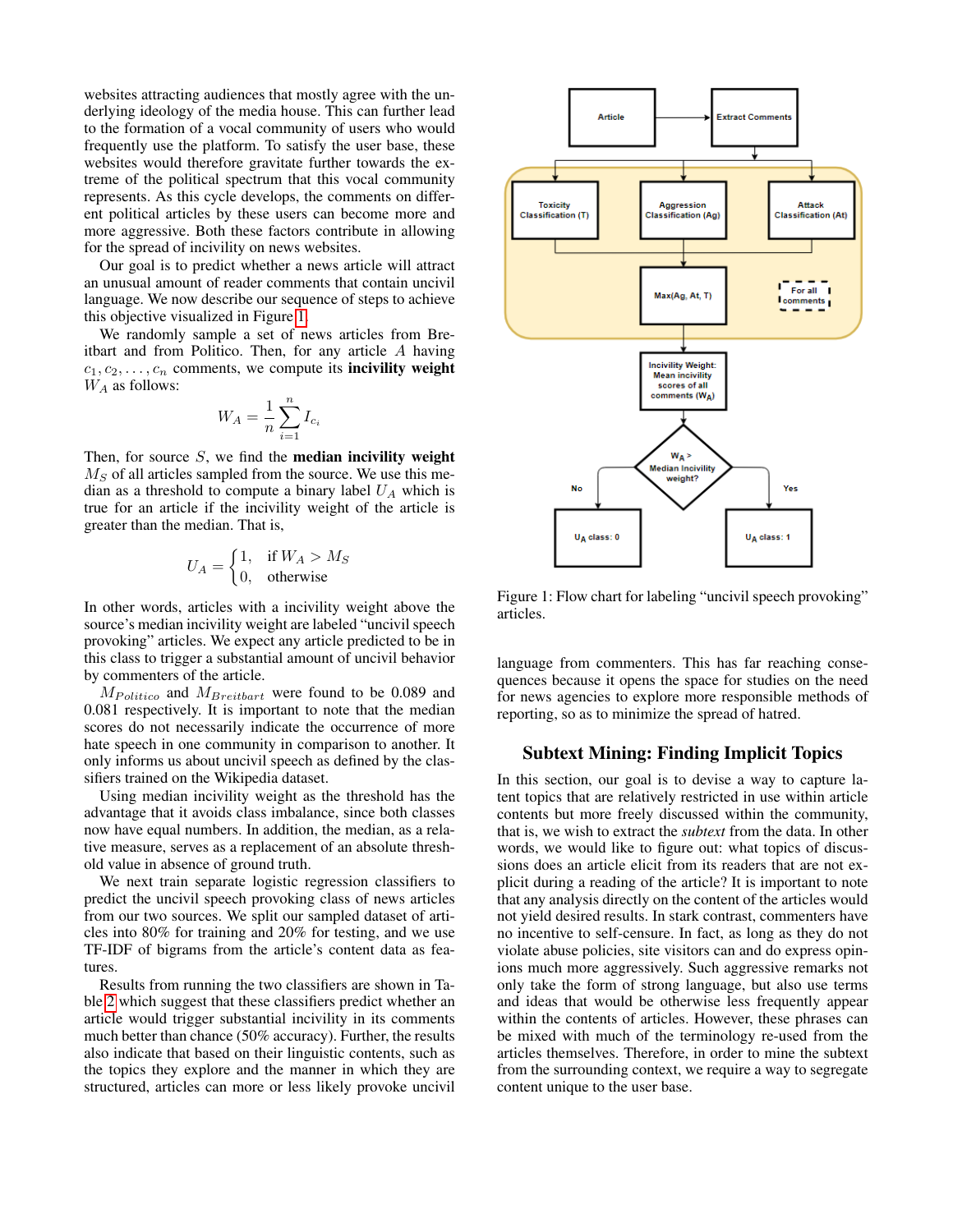|           | <b>Breitbart</b> | Politico |
|-----------|------------------|----------|
| ROC AUC   | 0.731            | 0.690    |
| Precision | 0.622            | 0.674    |
| Recall    | 0.661            | 0.579    |
| F1 score  | 0.641            | 0.623    |
| Accuracy  | 65%              | 63%      |

<span id="page-3-1"></span>Table 2: Uncivil speech provoking article prediction results. A random classifier would achieve an accuracy of exactly 50% because the task is to predict if an article generates more than the median weight of uncivil comments.

| white house, illegal<br>build wall, open borders,<br>american citizens, hillary<br>aliens, illegal immi-<br>grants, obama adminis-<br>clinton, catholic church,<br>tration, asylum seekers,<br>middle class, civil war,<br>law enforcement, federal<br>republican party, 3rd<br>world, right wing, good<br>government, border<br>luck, ted cruz, illegal im-<br>patrol, united states,<br>immigration reform, re-<br>migration, white people,<br>cheap labor, la raza, left<br>settlement program, paul<br>ryan, executive amnesty,<br>wing, political correct-<br>syrian refugees, refugee<br>ness, rule law, western<br>resettlement program,<br>civilization, american<br>obama executive,<br>people, middle east,<br>european union, undoc-<br>saudi arabia, supreme<br>umented immigrants,<br>court, democrat party<br>press conference, | <b>Content Topic Phrases</b> | <b>Comments Topic Phrases</b> |
|-----------------------------------------------------------------------------------------------------------------------------------------------------------------------------------------------------------------------------------------------------------------------------------------------------------------------------------------------------------------------------------------------------------------------------------------------------------------------------------------------------------------------------------------------------------------------------------------------------------------------------------------------------------------------------------------------------------------------------------------------------------------------------------------------------------------------------------------------|------------------------------|-------------------------------|
| refugee resettlement                                                                                                                                                                                                                                                                                                                                                                                                                                                                                                                                                                                                                                                                                                                                                                                                                          |                              |                               |

<span id="page-3-2"></span>Table 3: Topic phrases from subtext analysis on articles related to the topic of immigration.

For our analysis, we use the Breitbart dataset of articles. To avoid mixing different themes, we need to filter articles belonging to a common theme. Conveniently, all articles in the data are associated with tags. We focus on news regarding the topic of immigration, and therefore, we select every article which has *Immigration* as one of its tags.

To segregate the subtext, we carry out topic modeling in the form of Latent Dirichlet Allocation (LDA) [\(Blei, Ng,](#page-4-12) [and Jordan 2003\)](#page-4-12). First, we run LDA on the contents of articles in our Breitbart dataset using trigram word features. We collect the top five topics and the associated top five terms (n-grams) for each topic. From this, we extract all unique phrases and store them in a list which we call the Content Topic Phrases. Next, we run LDA (using the same conditions) on all the comments associated with articles, passing this list as a list of stop words to ignore. Effectively, we achieve topic phrases unique to commenters that are not explicit parts of the article's contents, thus forming the subtext. We call this set the Comment Topic Phrases. The set of these topic phrases are shown in Table [3.](#page-3-2)

Immediately, we observe a noticeable difference in the kinds of phrases that emerge from article contents when compared to the comments. The content phrases are

straightforward and non-controversial, for example, "undocumented immigrants", "immigration reform", "border patrol", *etc*. However, in the comments we find instances like "build wall" (the popular conservative phrase "build the wall" implies requests for the construction of a physical wall between the United States of America and Mexico to control immigration) along with "white people" and "western civilization", probably made in the context of the white race and the western world being under threat from immigrants. These are instances of ideas often talked about within right wing circles, yet not commonly explicitly discussed in conservative news pieces. Hence, we were able to extract a notion of the subtext of our data.

# **Conclusions**

In this paper, we analyzed online political news using data from conservative (Breitbart) and relatively liberal (Politico) news websites to discover the use of uncivil language within their reader communities. We created classifiers to predict how uncivil a user's comment is on a given news article using three measures of incivility. With the help of incivility labels for comments, we predicted whether a given article would generate substantial incivility within its comment section by only looking at the article's content. The accuracy of this prediction was about 64%, which is far superior to chance (50% accuracy) and a satisfactory result given the difficult nature of the task. Furthermore, we devised a method to mine the subtext from a set of articles, and we applied this method on articles covering the topic of immigration. This allowed us to find implicit, latent content in immigration-related articles via the reader comments. There are limitations of our work that can be addressed in future research. We annotated the incivility of our news comments using classifiers trained on data belonging to a non-similar context (Wikipedia comments). This can affect results since comments considered civil in one context can be uncivil in another (and vice-versa). Therefore, creating a thoroughly labeled dataset of news comments using crowd-sourcing and then training a classifier on this dataset will most likely result in a much better performance.

Applications of our subtext mining model include comparing the degree of implicit topics in articles across different partisan news sources and studying the differences between various ideological communities.

Finally, our approaches for detecting uncivil speech provoking content and for subtext mining, when combined, can potentially influence both media houses and as well as their reader communities towards more fruitful and responsible political discourse online.

### References

- [Adamic and Glance 2005] Adamic, L. A., and Glance, N. 2005. The political blogosphere and the 2004 us election: divided they blog. In *Proceedings of the 3rd international workshop on Link discovery*, 36–43. ACM.
- <span id="page-3-0"></span>[Anderson et al. 2014] Anderson, A. A.; Brossard, D.; Scheufele, D. A.; Xenos, M. A.; and Ladwig, P. 2014. The